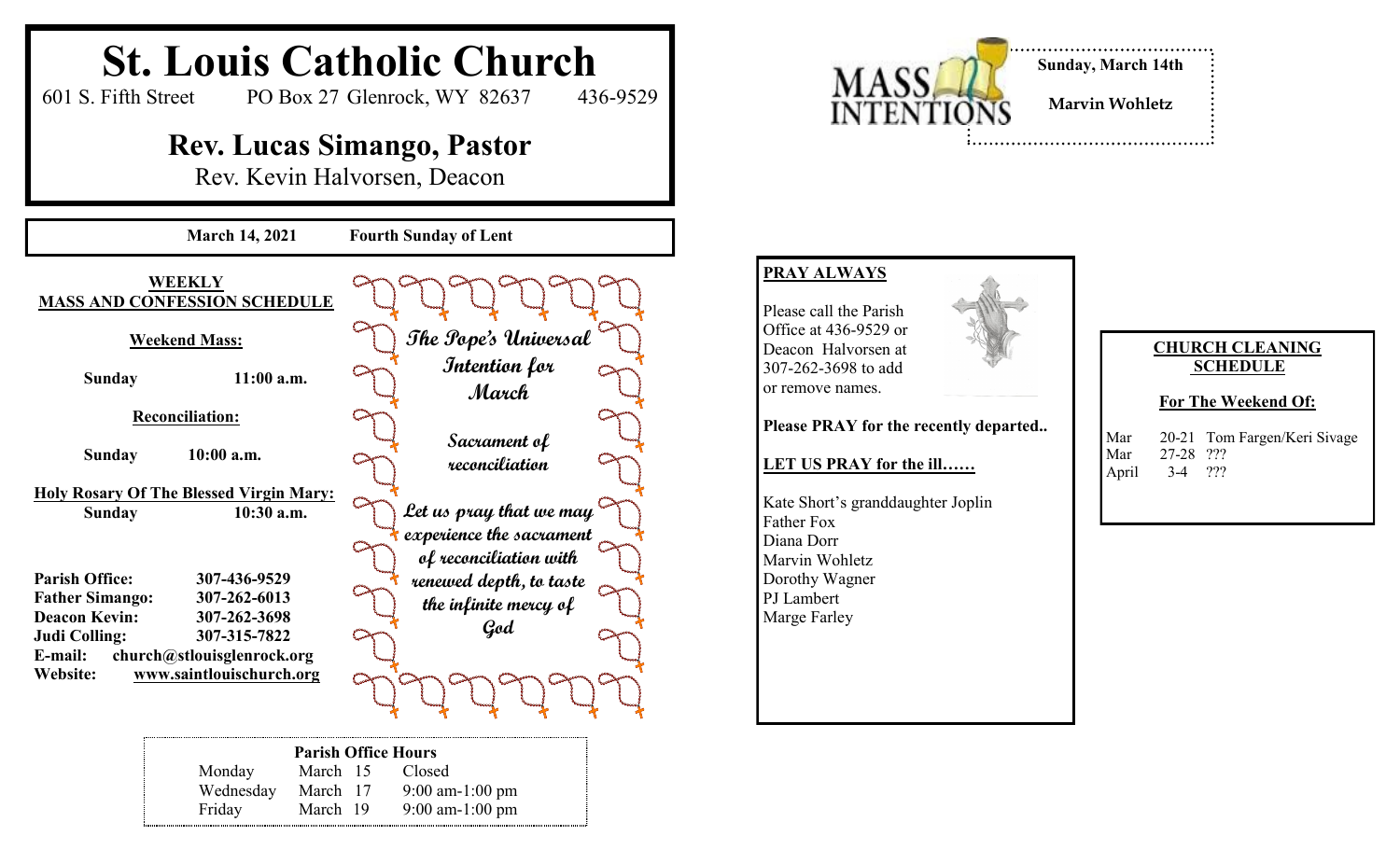## **Fast and Abstinence Rules for Lent**

Ash Wednesday and Good Friday are obligatory days of fasting and abstinence for Catholics. In addition, Fridays during Lent are obligatory days of abstinence.

For members of the Latin Catholic Church, the norms on fasting are obligatory from the age of 18 until age 59. When fasting, a person is permitted to eat one full meal as well as two smaller meals that together are not equal to a full meal. The norms concerning abstinence from meat are binding upon members of the Latin Catholic Church from age 14 onward.

During Lent, Roman Catholics observe abstinence and fasting:

Abstinence on all Fridays of Lent as well as on Ash Wednesday and Good Friday. No meat (except seafood) may be eaten on days of abstinence. This applies to Roman Catholics 14 years and older. Pregnant and nursing mothers are exempt. As well as all who are ill.

Fasting on Ash Wednesday and Good Friday:

Fasting means having only one full meal to maintain one's strength. Two smaller, meatless (except seafood) and penitential meals are permitted according to one's needs, but should not equal a full meal. Eating solid food between meals is not permitted. Liquids are allowed to be taken between meals. Roman Catholics from age 18 through age 59 are bound to fast. Again pregnant and nursing mothers are exempt, as are those who are ill and those who engage in heavy manual labor.

These are the communal minimal requirements that we are to observe. Catholics are free to abstain and fast on other days of Lent as individual expressions of penitence.

Aside from fasting, Lent is also the season for prayer and almsgiving.



Please read and enjoy with your family.